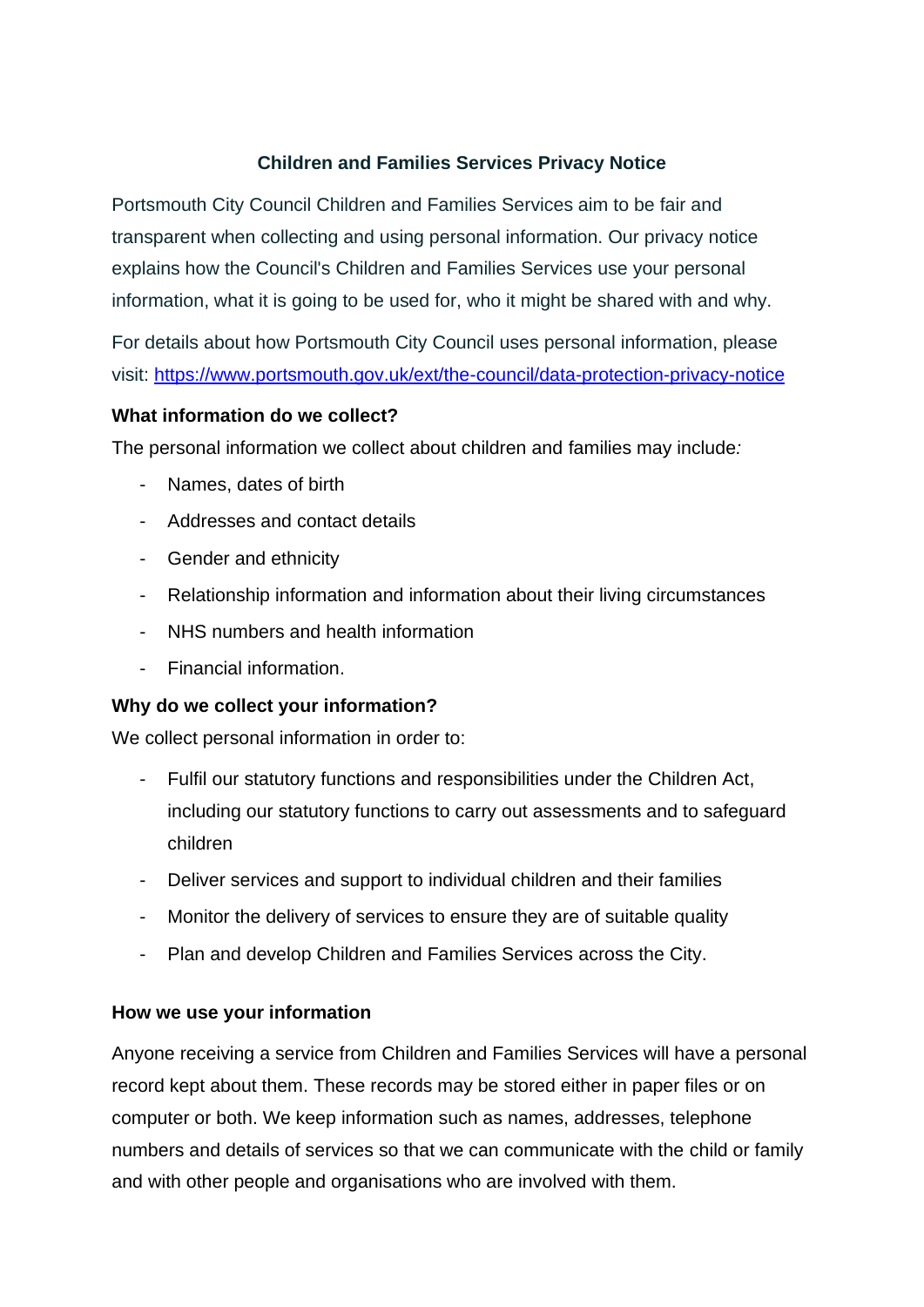Details of family members or those of the people asked to act on their behalf, will also be part of the personal record.

We may ask for your ethnic origin as this information as this helps us to monitor how accessible our services are to all communities.

Personal information may be used to compile statistics and anonymised reports to assist with policy development, monitoring the quality of services and planning services.

#### **How do we keep personal information secure?**

The Council uses a range of technical security measures to keep personal information secure. All our staff are trained in data protection and we have access controls in place to make sure that anyone who handles information on your behalf does this securely.

We have detailed agreements in place with our external IT and records system suppliers and with any outside organisations who process personal data on our behalf, including the suppliers who provide the main case record management system for Children and Families Services.

## **How long do we keep hold of personal information?**

Children and Families keep information for no longer than is necessary for the purpose for which it was collected, unless required by the [Independent Inquiry Into](https://www.iicsa.org.uk/key-documents/27705/view/2021-11-08-moratorium-destruction-records_-update.pdf)  [Child Sexual Abuse \(IICSA\)](https://www.iicsa.org.uk/key-documents/27705/view/2021-11-08-moratorium-destruction-records_-update.pdf) to retain records of potential relevance to the Inquiry under Section 35 of the Inquiries Act 2005.

Once the IICSA requirement is no longer in place, we will delete or dispose of records safely in accordance with the Council's retention schedule.

## **Access to personal information**

Children and Families staff will share information with individual children and families as far as possible as part of our work with you.

Copies of whole records or large sections of records can be obtained by making a subject access request. Requests should be made using the [Access to Personal](https://www.google.co.uk/url?sa=t&rct=j&q=&esrc=s&source=web&cd=2&cad=rja&uact=8&ved=2ahUKEwjpvJ-Ss4_dAhUKXMAKHSKIB1AQFjABegQICRAC&url=https%3A%2F%2Fwww.portsmouth.gov.uk%2Fext%2Fdocuments-external%2Fcou-data-subject-access-request-form.doc&usg=AOvVaw2pZTP6p5ozWEl1FjnosHeN)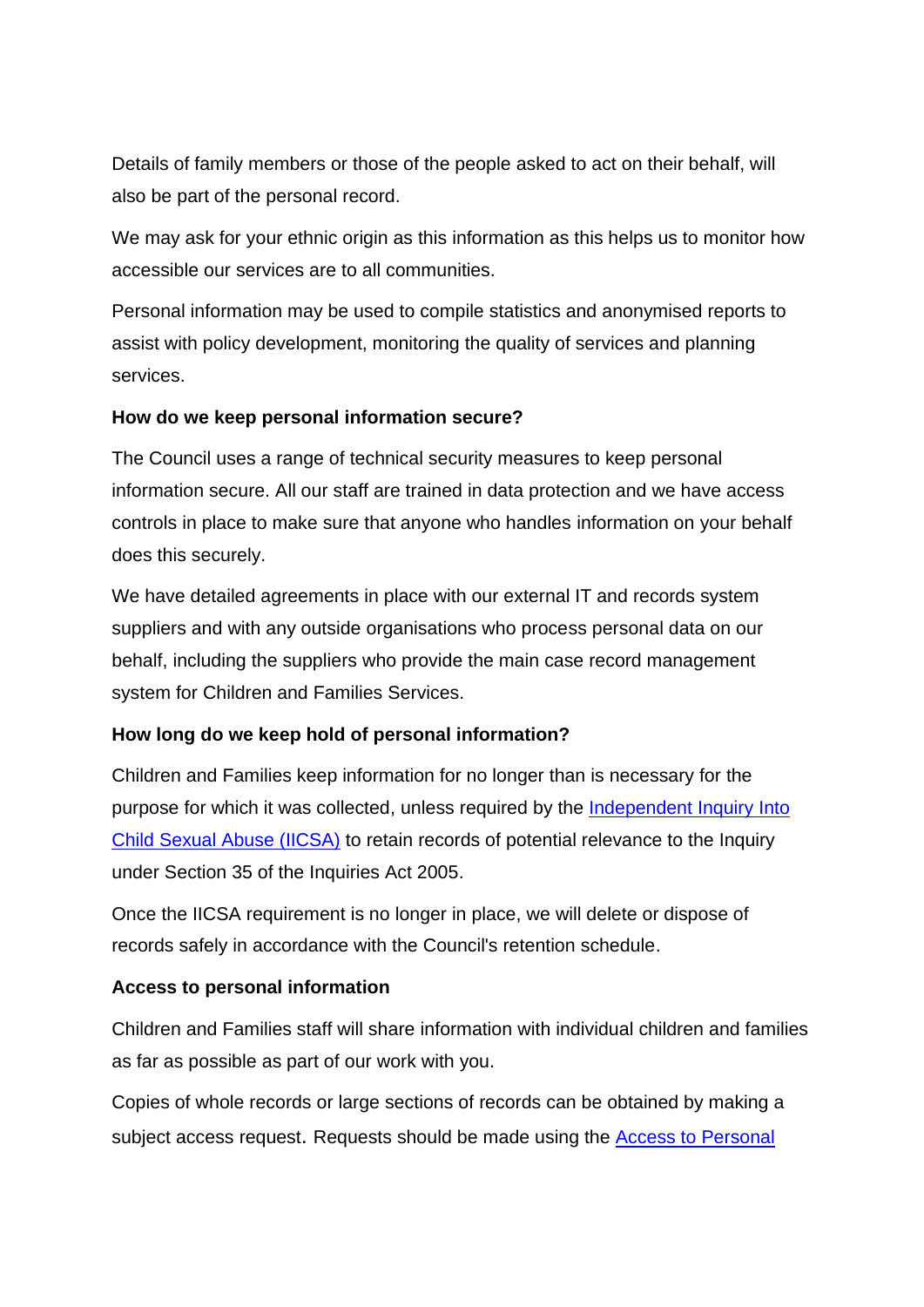[Records Form](https://www.google.co.uk/url?sa=t&rct=j&q=&esrc=s&source=web&cd=2&cad=rja&uact=8&ved=2ahUKEwjpvJ-Ss4_dAhUKXMAKHSKIB1AQFjABegQICRAC&url=https%3A%2F%2Fwww.portsmouth.gov.uk%2Fext%2Fdocuments-external%2Fcou-data-subject-access-request-form.doc&usg=AOvVaw2pZTP6p5ozWEl1FjnosHeN) and sent with original proof of identity to [dataprotection@portsmouthcc.gov.uk](mailto:dataprotection@portsmouthcc.gov.uk)

Data Protection Officer Portsmouth City Council Civic Offices, Portsmouth, PO1 2AL:

Individuals will only be provided with copies of records that they are entitled to see. Parts of records such as confidential information about other people or information that may cause serious harm may not be disclosed.

## **Sharing or disclosing personal information**

Children and Families Services aim to be open about how we share personal information, but we will not necessarily ask individual children and families for consent, for example where it is necessary for their safety or care, or there is another lawful basis for sharing their information. Children and Families Services will, however, ask for consent where individuals have a genuine choice, for example receiving services from other organisations.

To help provide children and families with appropriate support, the Council's Children and Families staff may work closely with people from another organisations such as the police, schools, NHS and voluntary sector organisations to deliver services. To do that, we may need to share personal information about children and families.

In addition, we collect and share information on children and young people in order to comply with the obligations placed on us by the Children's Commissioner and the Department for Education (DfE) for the purpose of statutory data collections, including for the measurement of school and placement stability for children in care as detailed on the [Stability index 2020 | Children's Commissioner for England](https://www.childrenscommissioner.gov.uk/report/stability-index-2020/)  [\(childrenscommissioner.gov.uk\)](https://www.childrenscommissioner.gov.uk/report/stability-index-2020/)

Further information on the [statutory data collections we are required to participate in,](https://www.gov.uk/topic/schools-colleges-childrens-services/data-collection-statistical-returns)  [and their legal basis](https://www.gov.uk/topic/schools-colleges-childrens-services/data-collection-statistical-returns) can be found on the GOV.UK site.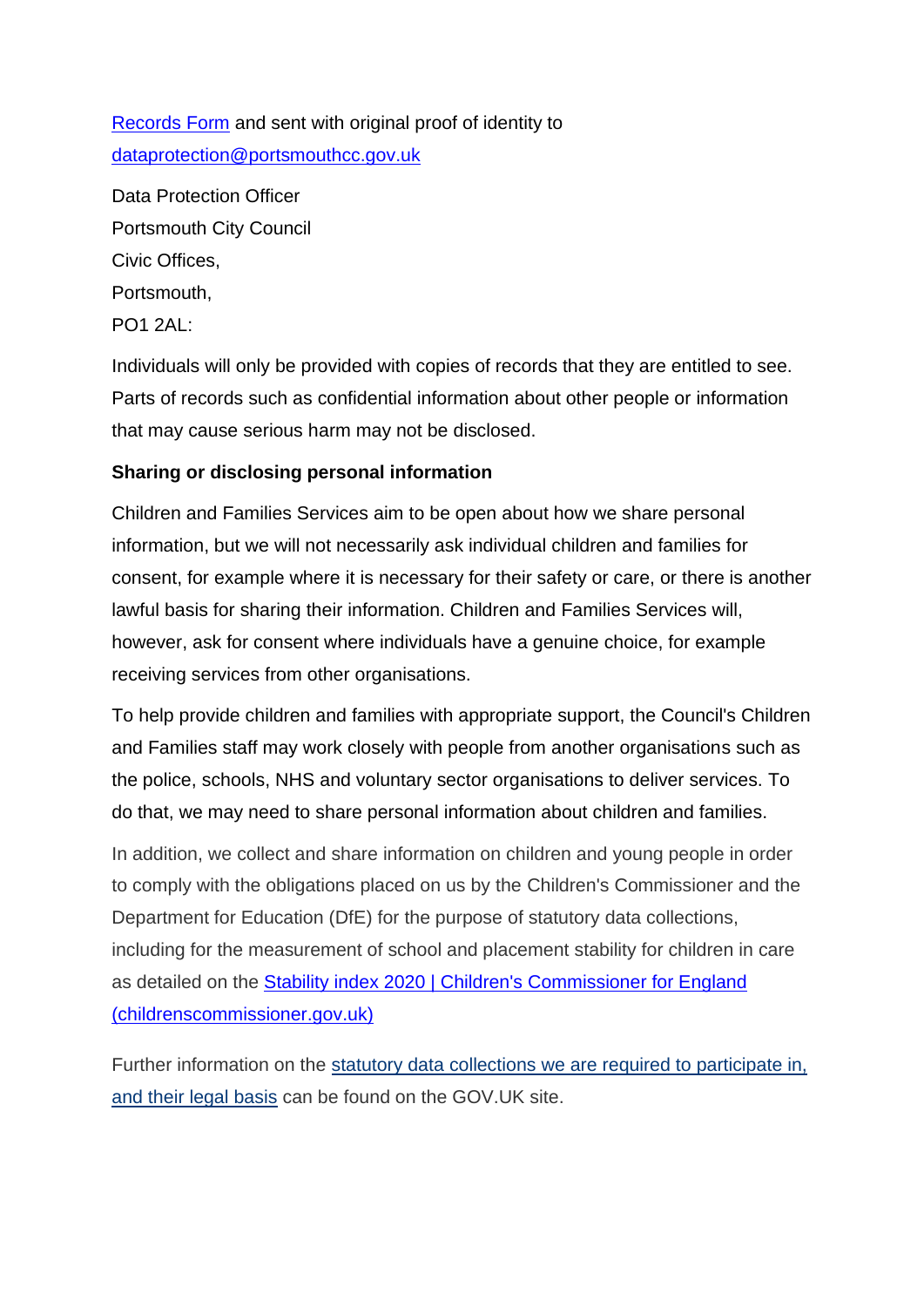Information will only be shared on a 'need to know' basis. Anyone who receives information from us has the same duty to keep it confidential and to share it only where this is lawful.

We use other organisations who are third party suppliers to provide elements of services for us. We have contracts or agreements in place with our third party suppliers. This means that they cannot do anything with your personal information unless we have instructed them to do it. They will not share your personal information with any organisation apart from us. They will hold it securely and retain it for the period we instruct

#### **Correcting or removing personal information**

If personal information is considered to be inaccurate, the individual can ask for it to be corrected. In most circumstances we will do this, but sometimes we will need to leave the information unchanged. In these cases, we will always note that the individual disagrees with what is written.

Individuals can also ask for their information to be removed and object to Children and Families processing their personal information if they believe that we do not have a lawful basis to use it.

Please note that under data protection law, the right to erasure does not provide an absolute 'right to be forgotten'. Where the data being processed is for the purpose of 'performing a task in the public interest or for our official functions, and the task or function has a clear basis in law' (UK GDPR Article  $6(1)(e)$ )', this right does not apply automatically.

#### **Complaints or queries**

Complaints or queries about how personal information is collected or used, and any requests for a change to be made to a record or objections to processing of personal information should be sent to the Council's Data Protection Officer, telephone: [023](tel:02392822251)  [9282 2251](tel:02392822251) or email: [dataprotection@portsmouthcc.gov.uk](mailto:dataprotection@portsmouthcc.gov.uk)

Independent advice about data protection/privacy/information sharing is available from the Information Commissioner's Office at the address below:

Information Commissioner's Office, Wycliffe House, Water Lane, Wilmslow, Cheshire, SK9 5AF